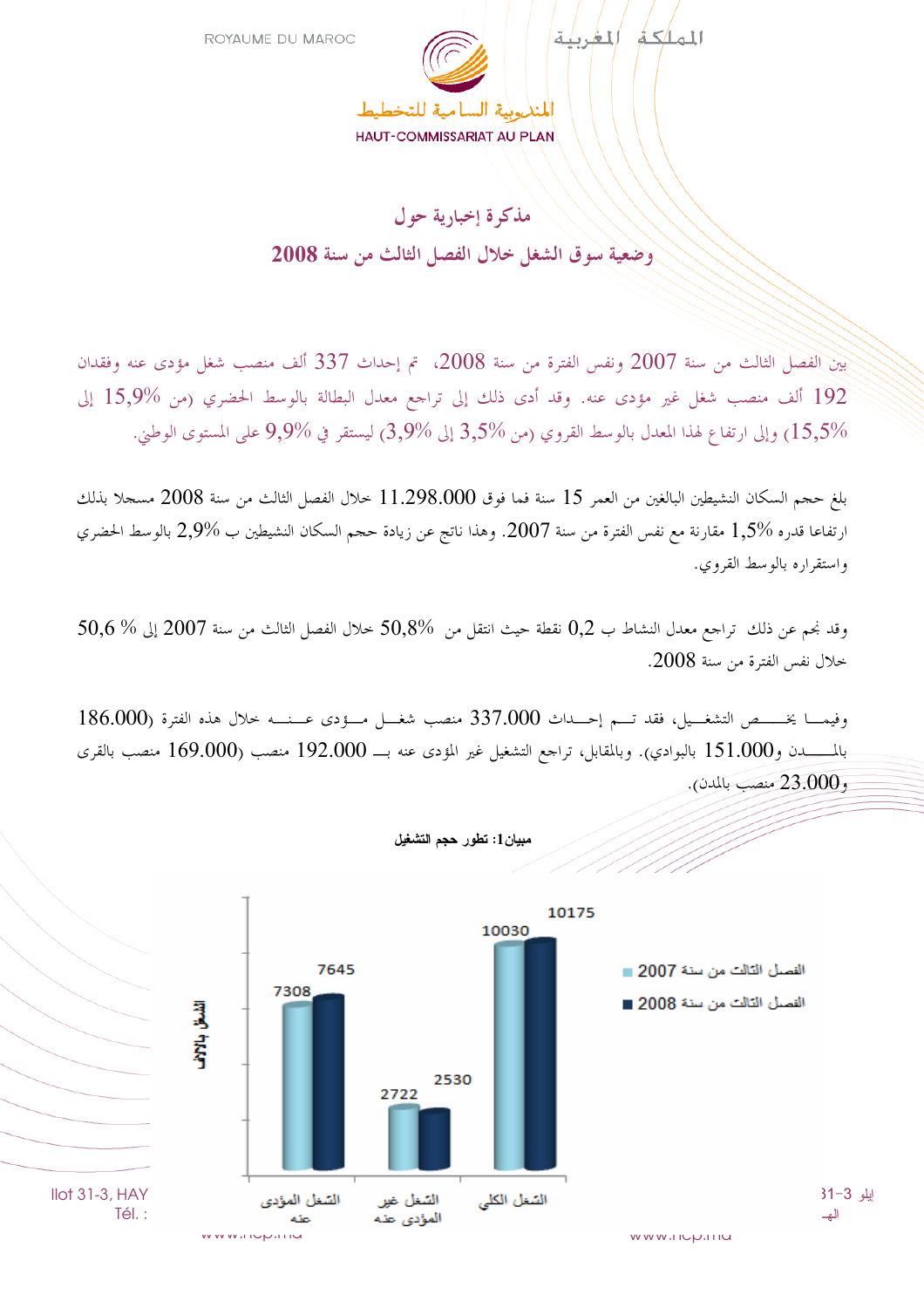

وقد انتقل الحجم الإجمالي للتشغيل، ما بين الفترتين، من 10.030.000 إلى 10.175.000، وهو ما يمثل إحداث عدد صاف من مناصب الشغل يُقدر ب 145.000 منصب (إحداث 163.000 منصب حديد بالمدن مقابل فقدان 18.000 منصب شغل بالقرى).

ورغم هذه الزيادة وبفعل ارتفاع حجم السكان فإن معدل الشغل تراجع من 45٫8% إلى %45٫6. وحسب وسط الإقامة، فقد عرف هذا المعدل ارتفاعا بــــ 0,3 نقطة بالوسط الحضري (منتقلا من 37,3% إلى 37,6%) وتراجعا بـــ 0,8 نقطة بالوسط القروي .(منتقلا من %57,8 إلى %57,0).

الخدمات والبناء والأشغال العمومية أهم القطاعات المحدثة لمناصب الشغل الجديدة



مبيان2: تطور حجم التشغيل حسب قطاع النشاط

Tél.: 037 57 69 04 - Fax: 037 57 69 02 www.hcp.ma

الهساتف : 04 69 57 67 037 - الفساكس : 02 69 57 037 www.hcp.ma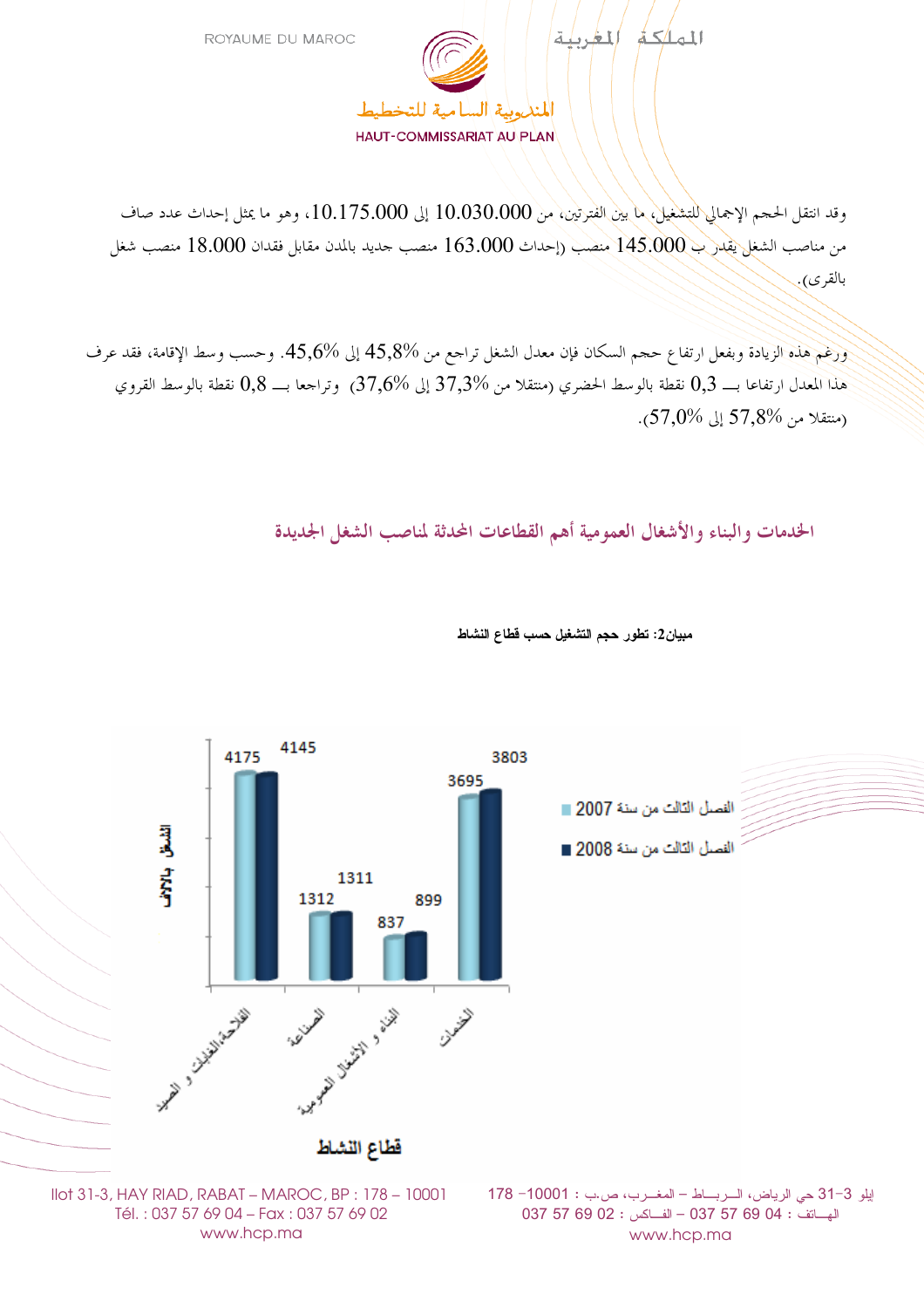

أهم قطاعات النشاط الاقْتِصادِي المحدِثة لمناصِب الشَّغل الحديدة على المستوى الوطني هي : - "الخدمات" $\sim 108.000$  منصب محدث، وهو ما يمثل نسبة زيادة في حجم الشغل بمذا القطاع قدرها %2,9 ؛ - "البناءِ والأشغال العمومية" بــــ 62.000 منصب محدث، أي بارتفاع حجم الشغل بـــ %7,4 ؛ - "الأنشطة المبهمة"  $- 6.000$  منصب شغل. أما بالوسط الحضري فإن مساهمة القطاعات في إحداث مناصب الشغل كانت على الشكل التالي : - قطاع "البناء والأشغال العمومية" بـــــ 51.000 منصب شغل أي بزيادة قدرها %10,1 ؛ - قطاع "الصناعة" بـــــ 9.000 منصب شغل أي بزيادة قدرها %0,9. - "الأنشطة المبهمة" ب 5.000 منصب شغل. أما فيما يخص المناصب المفقودة بالوسط القروي والتي تقدر بـــ 18.000 منصب شغل، فإلها ناتجة عن تراجع التشغيل بالقطاع الفلاحي بــــ 29.000 منصب وبالقطاع الصناعي بــــ 10.000 منصب وتزايده بالقطاعات الأخرى بــــ 21.000 منصب. وقد سجلت مناصب الشغل المحدثة بقطاعي "البناء والأشغال العمومية" (11.000 منصب) و

## الإحداث الصافي لمناصب الشغل حسب قطاع النشاط ووسط الاقامة

الخدمات" (9.000 منصب). أما باقي المناصب المحدثة فقد سجلت على مستوى الأنشطة المبهمة (1.000) منصب."

| $($ – $\cdot$ $\cdot$ – $\cdot$ |                            |       |                          |
|---------------------------------|----------------------------|-------|--------------------------|
| المجموع                         | قروي                       | حضري  |                          |
|                                 |                            |       | قطاع النشساط             |
| 62                              | $\boldsymbol{\mathit{11}}$ | 51    | البناء والأشغال العمومية |
| $-I$                            | $-10$                      | 9     | الصناعة                  |
| 108                             | 9                          | 99    | الخدمات                  |
| $-30$                           | $-29$                      | -1    | الفلاحة                  |
| 6                               | $\boldsymbol{l}$           | 5     | الأنشطة المبهمة          |
| 145                             | $-18$                      | 163   | المجمــــــوع :          |
| 337                             | 151                        | 186   | – الشغل المؤدى عنه       |
| -192                            | -169                       | $-23$ | – الشغل غير المؤدى عنه   |

 $(LiV\tilde{V}L)$ 

المصــــدر : البحث الوطني حول التشغيل، المندوبية السامية للتخطيط (مديرية الإحصاء).

إيلو 3-31 حي الرياض، السربـــاط – المغـــرب، ص.ب : 10001- 178 الهساتف : 04 69 57 67 037 - الفساكس : 02 69 57 037 www.hcp.ma

Ilot 31-3, HAY RIAD, RABAT - MAROC, BP : 178 - 10001 Tél.: 037 57 69 04 - Fax: 037 57 69 02 www.hcp.ma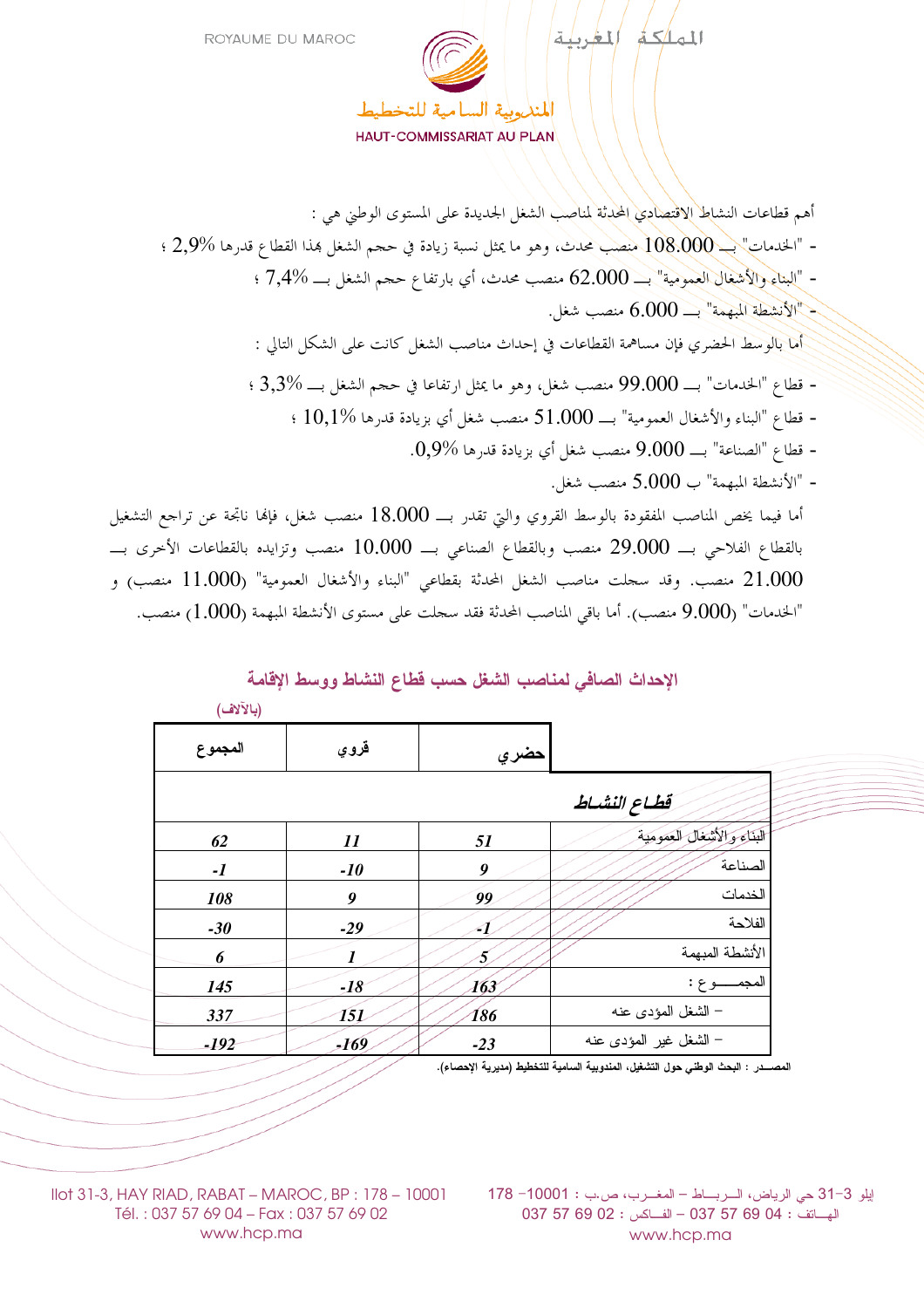

معدل البطالة : تراجع بالوسط الحضري وارتفاع بالوسط القروي

تزايد عدد العاطلين، على المستوى الوطني، بـــ 2,3%، منتقلا بذلك من 1.098.000 عاطل حلال الفصل الثالث من سنة 2007 إلى 1.123.000 خلال نفس الفترة من سنة 2008، أي بزيادة قدرها 25 ألف عاطل (5 آلاف عاطل بالمدن و 20 ألف عاطل بالقرى).

وهكذا، عرف معدل البطالة استقرارا في حدود %9٫9 ما بين الفصل الثالث من سنة 2007 ونفس الفصل من سنة 2008. وحسب وسط الإقامة، انتقل هذا المعدل من %15,9 إلى %15,5 بالوسط الحضري ومن %3,5 إلى %3,9 بالو سط القروي.

وقد هم انخفاض البطالة بالوسط الحضري بالأساس الأشخاص المتراوحة أعمارهم ما بين 35 و44 سنة (1,1 نقطة) وما بين و 34 سنة (0٫7 نقطة). كما سجل انخفاض طفيف قدره 0٫2 نقطة لدى حاملي الشهادات.  $34,25$ 

أما بالوسط القروي فقد سجل الارتفاع الأكثر أهمية لمعدل البطالة لدى الشباب البالغين من العمر أقل من 25 سنة (منتقلا من %5,9 إلى %8,3) ولدى النساء على العموم (منتقلا من %1,6 إلى %2,3).



مبيان3: تطور معــدل البطالــــة حسب وسط الإقامة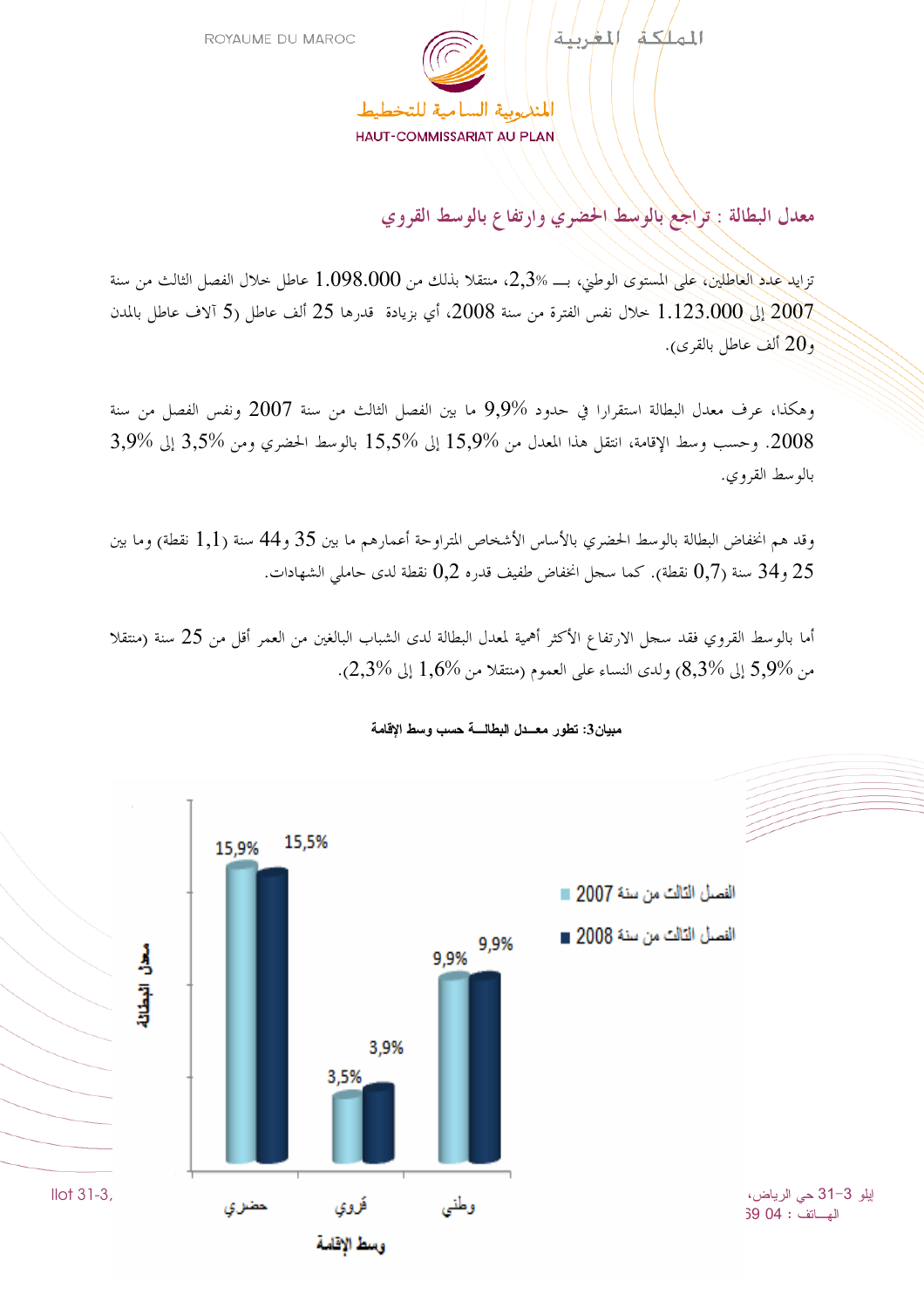

HAUT-COMMISSARIAT AU PLAN

## المؤشــــرات الفصلية للنشــــاط والبطالـــة حســـب وســـط الإقامـــة<sup>(1)</sup>

|                                   | الفصل الثالث 2008 |                   |                   |         |          |                                                        |  |  |  |
|-----------------------------------|-------------------|-------------------|-------------------|---------|----------|--------------------------------------------------------|--|--|--|
|                                   |                   | الفصل الثالث 2007 |                   |         | لموشحرات |                                                        |  |  |  |
| المجموع                           | قسروي             | حضري              | المجموع           | قسروي   | حضري     |                                                        |  |  |  |
| النشساط والتشغيل (15 سنسة فأكثسر) |                   |                   |                   |         |          |                                                        |  |  |  |
| 11 298                            | 5 4 3 4           | 5864              | 11 128            | 5 4 3 1 | 5 6 9 7  | السكـــان النشيطـــون (بالألاف)                        |  |  |  |
| 27,3                              | 32,7              | 22,3              | 27,4              | 32,9    | 22,1     | نسبة الإنساث ضمــن السكــان النشيطيــن(%)              |  |  |  |
| 50,6                              | 59,3              | 44,5              | 50,8              | 59,9    | 44,4     | - معـــدل النشـــــاطـ(%)                              |  |  |  |
| . حسب الجنس                       |                   |                   |                   |         |          |                                                        |  |  |  |
| 75,5                              | 81,8              | 71,1              | 75,6              | 82,2    | 71,0     | نكسور                                                  |  |  |  |
| 26,9                              | 37,9              | 19,4              | 27,2              | 38,7    | 19,1     | إنساث                                                  |  |  |  |
|                                   |                   |                   |                   |         |          | . حسب السن                                             |  |  |  |
| 39,1                              | 49,3              | 30,4              | 39,3              | 50,1    | 30,1     | 24 - 24 سنــة                                          |  |  |  |
| 62,4                              | 66,0              | 60,0              | 62,8              | 67,2    | 59,8     | 34 - 34 سنة                                            |  |  |  |
| 62,9                              | 70,9              | 58,3              | 62,8              | 71,5    | 57,8     | 35 – 44 سنــة                                          |  |  |  |
| 45,2                              | 59,0              | 36,2              | 45,4              | 58,9    | 36,3     | 45 سنسة فأكثسر                                         |  |  |  |
| . حسب الشهادة                     |                   |                   |                   |         |          |                                                        |  |  |  |
| 51,0                              | 61,3              | 39,3              | 51,3              | 61,4    | 39,5     | بسدون شهسادة                                           |  |  |  |
| 50,0                              | 49,6              | 50,1              | 49,9              | 51,8    | 49,5     | حاصل على شهيادة                                        |  |  |  |
| 10 175                            | 5 2 2 2           | 4954              | 10 030            | 5 2 3 9 | 4791     | السكان النشيطون المشتغلون (بالآلاف)                    |  |  |  |
| 45,6                              | 57,0              | 37,6              | 45,8              | 57,8    | 37,3     | "نسبة الشغل ضمن مجموع السكان في سن العمل               |  |  |  |
| 75,1                              | 56,3              | 95,0              | 72,9              | 53,2    | 94,4     | نسبة الشغل المؤدى عنه ضمـــن الشَّخــل الكلي، مِنْهَا: |  |  |  |
| $\overline{57,2}$                 | 39,0              | 68,6              | $\overline{59,9}$ | 40,7    | 71,8     | . العمل المستأجر                                       |  |  |  |
| 42,8                              | 61,0              | 31,4              | 40,1              | 59,3    | 28,2     | . الشغل الذاتبي                                        |  |  |  |
| البطالية                          |                   |                   |                   |         |          |                                                        |  |  |  |
| 1 1 23                            | 212               | 911               | 1098              | 192     | 906      | السكسان النشيطـــون العاطلـــون (بالألاف)              |  |  |  |
| 29,3                              | 19,3              | 31,6              | 26,8              | 14,5    | 29,4     | نسبة الإنسات ضمسن السكان النشيطين العاطلين (%)         |  |  |  |
| 9,9                               | 3,9               | 15,5              | 9,9               | 3,5     | 15,9     | معــدل البطالــة (%)                                   |  |  |  |
| . حسب الجنس                       |                   |                   |                   |         |          |                                                        |  |  |  |

(% H #I\$3 JIK < L C .)**.......................................................................................................**

بيلو 31−3 حي الرياض، الــربـــاط – المغــرب، ص.ب : 10001 = 178 IOO1 (− MAROC, BP : 178 – 10001 المغــرب، ص.ب 037 57 69 02 : – 037 57 69 04 : www.hcp.ma

Tél. : 037 57 69 04 – Fax : 037 57 69 02 www.hcp.ma